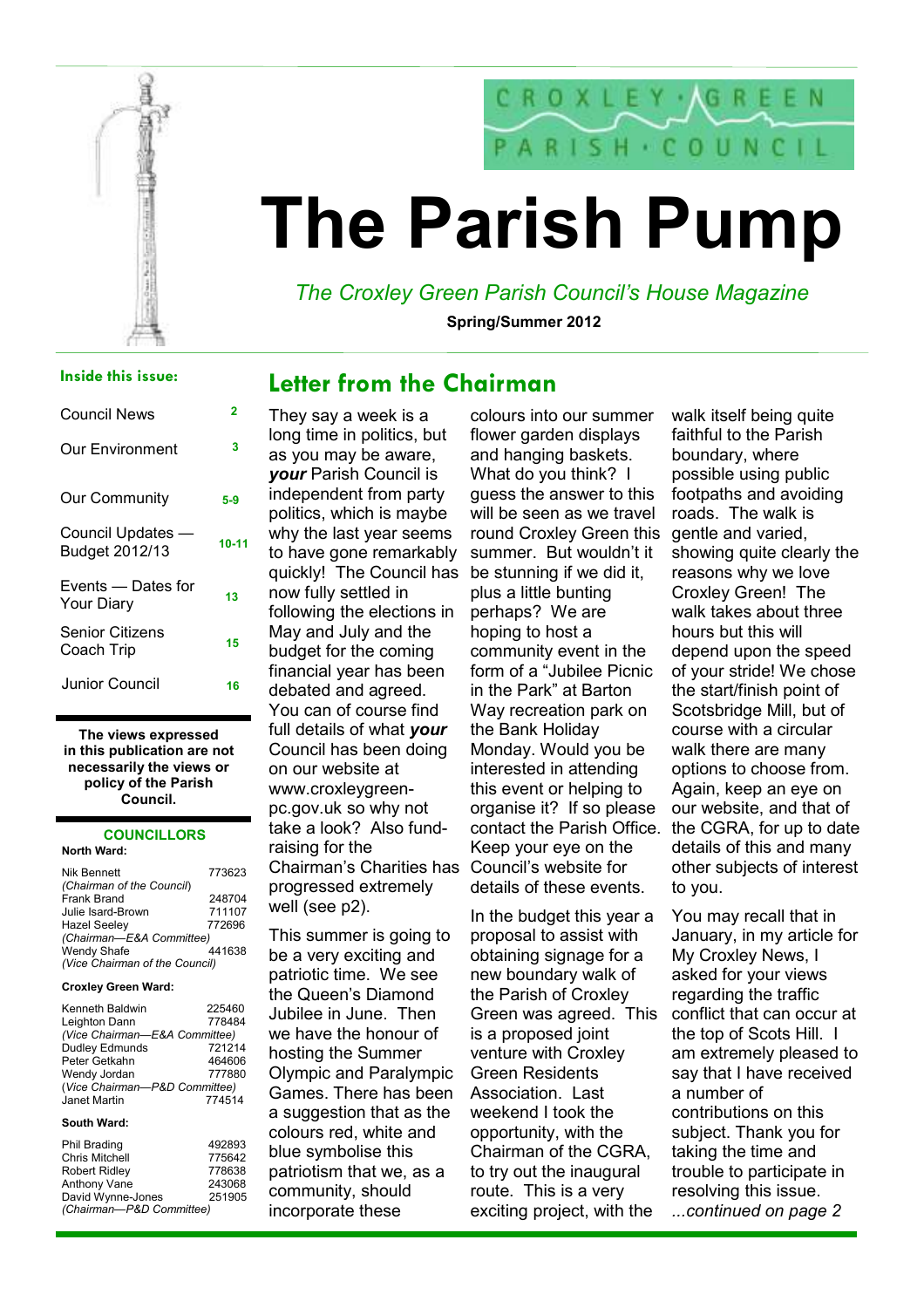### Page 2 The Parish Pump Council News The Parish Pump

#### ...continued from page 1

I will be putting your views forward to the Planning & Development Committee in the near future so that a proposal can be agreed upon and submitted to Hertfordshire Highways for their consideration. As I have said before, and will no doubt repeat in the future, it is **your** Parish Council. Your views are important to us and we would be very pleased to receive them. Contact details of the Parish Councillors are shown on our website or you can write, phone, email or call in to the Parish Office in Community Way. We really do look forward to hearing from you.

### Chairman's Charities

As some of you may know, it is a tradition of the Parish Council to raise monies for charity. The incoming Chairman can choose, or put it to the Council to choose, the charity or charities that the Council will support during the Chairman's year of office. For my year I chose The Stroke Association (Croxley Green) and Home-Start Watford & Three Rivers. To date the fund-raising has gone extremely well. The family Treasure Hunt in October raised £152.50 and in the same month a further £153.00 was raised through the raffle held at the Craft Taster Day. In March a Charity Book Sale of second-hand books was held and brought in £287.00 as well as the very successful Charity Quiz Night, with a slightly new format, which raised £708. A Cake Sale took place on 1 April to further boost the funds for the designated charities. Can I take this opportunity to give a huge thank you to all who have supported these events, in so many ways, to make them such successes.

Cllr Nik Bennett

#### Jubilee Tree

To continue a long-standing Croxley tradition I have suggested that we plant an oak tree on The Green to mark the Queen's Diamond Jubilee this year. Council agreed and money was put in the budget for this.

At the beginning of March I met with Julie Hughes from Three Rivers District Council to discuss the location for this tree. We walked along The Green and I showed her the other commemorative trees as we looked for a suitable site.

The location which was chosen had been suggested by a Croxley resident and is at the south end of The Green, near to All Saints Church. The tree will be planted in the autumn (to give it the best chance, especially with the current dry conditions). It means that it will be 'next to' Queen Victoria's Diamond Jubilee tree outside the gates of All Saints and near to the tree planted to mark the Queen's Silver Jubilee in 1977.

We hope to make this quite a big event so we will keep you posted via our website during the coming months once we have a date and more details.

We also visited Stone's Orchard. Julie mentioned that Three Rivers will be planting some new fruit trees in the orchard this year, the first of which have been planted this month (March). She is also hoping to hold an 'Apple Day' during the autumn to promote the orchard as a local amenity. I had thought, as a result of the bumper harvest last year, what a shame it is that so many apples, out of reach to pick, are wasted so I asked her if we could somehow harvest them for the residents to use? She agreed with this idea, so again we will give you more details later in the year and we hope for another good harvest!

We will also let you know of the date for the 'Apple Day' once that has been decided – keep an eye on our website.

Jamie, one of our rangers, is very keen on developing the orchard and has planted a few more native, traditional cherry trees this winter. We hope that with his expertise and enthusiasm, along with that of Three Rivers, we can continue to improve this beautiful part of Croxley for generations to come.

If you have any ideas for the orchard, please get in touch with the office.

#### Cllr Janet Martin

### Jubilee Picnic in the Park

I have proposed that we will host a 'Picnic in the Park' at Barton Way Recreation Ground on Monday 4th June. I felt that the Queen's Diamond Jubilee this summer gives us a fantastic opportunity to gather together as a community and celebrate. Many of you probably remember what you did to celebrate the Silver Jubilee in 1977, and more recently the Golden Jubilee. So this summer, let's have a day (or probably weekend) to remember!

Plans are in their infancy, and were discussed at the council meeting on 29 March where Council discussed whether there will be some stalls run by local organisations, perhaps some traditional games (a tug of war between the three Croxley wards might be fun!), a fancy dress competition, … but whatever happens we want people to get together for some FUN!

If you would like to help with this project please contact the office. We will let you know more details nearer the time but keep the date!

Cllr Janet Martin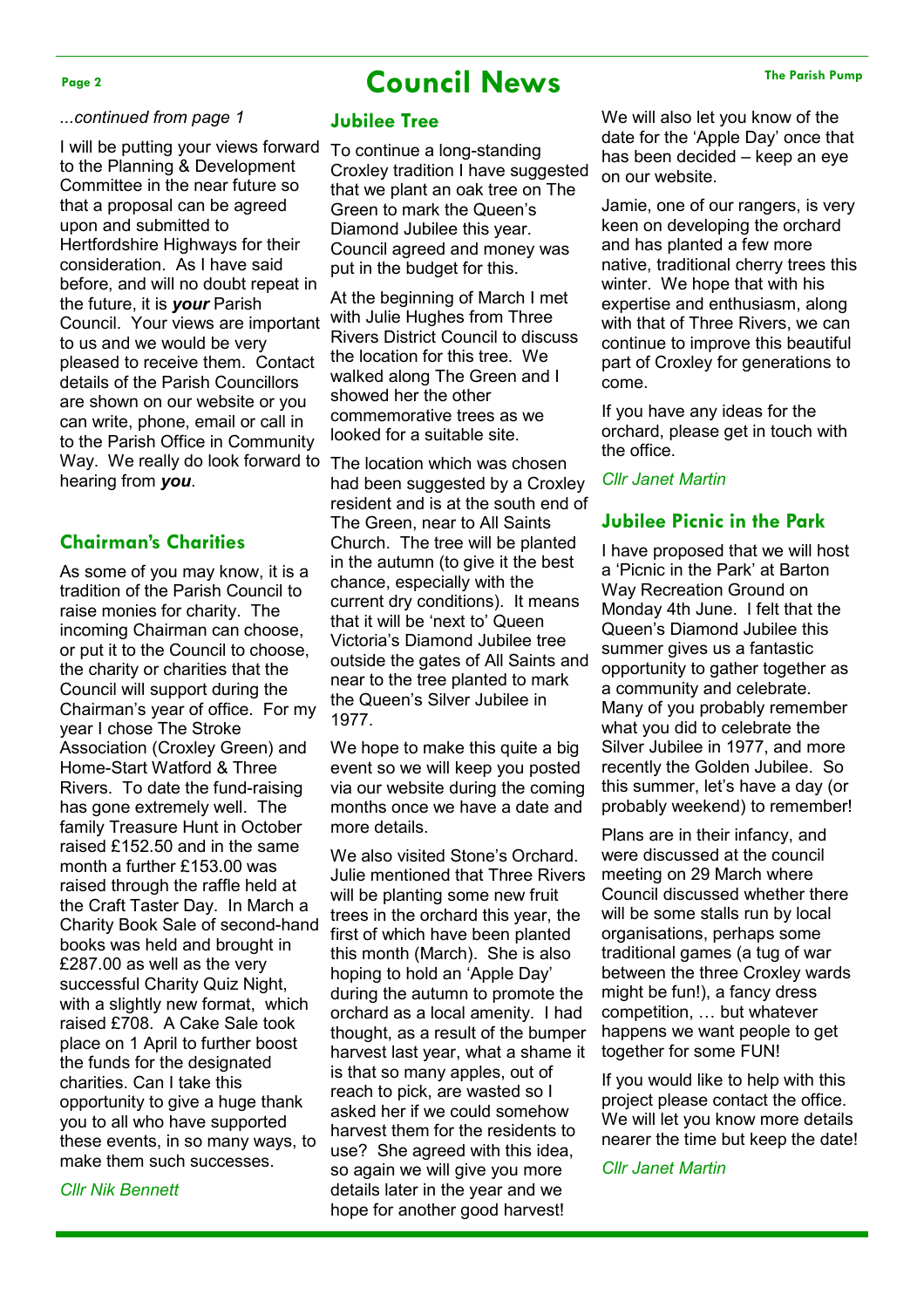### The Parish Pump Page 3

### Community Plan Update

Since I last wrote, the Community Plan has completed the series of public meetings held last autumn and the Steering Group has moved into designing the questionnaire which will be distributed in the spring. This phase of the work is not so visible and like many planning processes, this needs a small focused group who can concentrate on the detail. Two small pilot surveys have been carried out and this has already helped in the design of the questionnaire and how the results are presented. It seems like a slow process but a good deal of progress is being made behind the scenes.

There is now a very close working relationship between the Parish Council and the Residents' Association, which bodes well for getting a high response rate. The Localism Bill enables Parish Councils to develop Neighbourhood Plans and the Community Plan will contribute significantly to this so it is important that people think about where they live and what would protect and improve their environment.

There are plenty of controversial issues facing Croxley Green at the moment and the idea behind the plan is to show that we want to take some responsibility for the development of the village and its amenities.

Please look out for the questionnaire later in the year and take a few minutes to complete & return it, either online or on the paper copy, so that we can get a good idea of what the people of Croxley feel about their village and what they would like to see in the future.

Cllr Wendy Jordan

### Flowers 4 Croxley



It always amazes me to see the pansies looking so colourful after the winter. Admittedly this winter was quite mild, except for a week or two of snow and a few frosts, so the weather was kinder to them.

Some of you may have noticed new barrels outside Amici's at the bottom of Baldwins Lane. This now means that most shopping areas in Croxley have similar displays outside. Unfortunately, we had to replace some plants which were stolen but we persevere! Likewise plants in the 'Welcome' sign trough on the canal bridge, which were just taken out of the planter and thrown on the ground on several occasions, have been replaced.

In the letter from the Chairman (front page), Cllr Nik Bennett suggests that in this Diamond Jubilee Year we have a colour theme of red, white and blue plants in the various places Flowers 4 Croxley look after. It would look really great if we all do this, what a terrific impact it will make!

Our 2012 project, in conjunction with London Underground and with support from the Parish Council, is to make Croxley Station more colourful with window boxes at the front as well as hanging baskets and raised beds on the platforms. London Underground are very enthusiastic so watch out to see

how this project progresses through the coming months.

Don't forget that if any of you see us working around the village, or the Parish Council's Rangers who help us, and want to comment, make suggestions or even donate some plants, please do.

Cllr Hazel Seeley (Chair of Flowers 4 Croxley)

### K9 Reporters Chip & Pippa

As we looked across to the hook on the door, we could see our leads and winter coats. We had mentally prepared ourselves for a cold Christmas with frozen paws. However, our walks felt like the milder weather of spring as we ran around the garden borders treading on first Daffodil shoots. We were fooled into thinking that February would mirror the temperature of December and January, but how could we have been so wrong? Suddenly the snow was up to our undercarriages and we could no longer walk across the lawn. The bonus of not walking through the fields and woods has meant that we have had the opportunity to learn about the birds that visit the garden. With a little bit of temptation from the seed and fat blocks, we were lucky enough to watch the garden become the only ornithological restaurant open for business on the first day of snow. Visitors included the regular Great Spotted Woodpecker, Blue Tits and Starlings but the real treat was the pair of Nuthatches and small flock of Redwings, the latter being of particular interest as the RSPB categorise them as "red" due to their decline in breeding numbers.

### Chip and Pippa

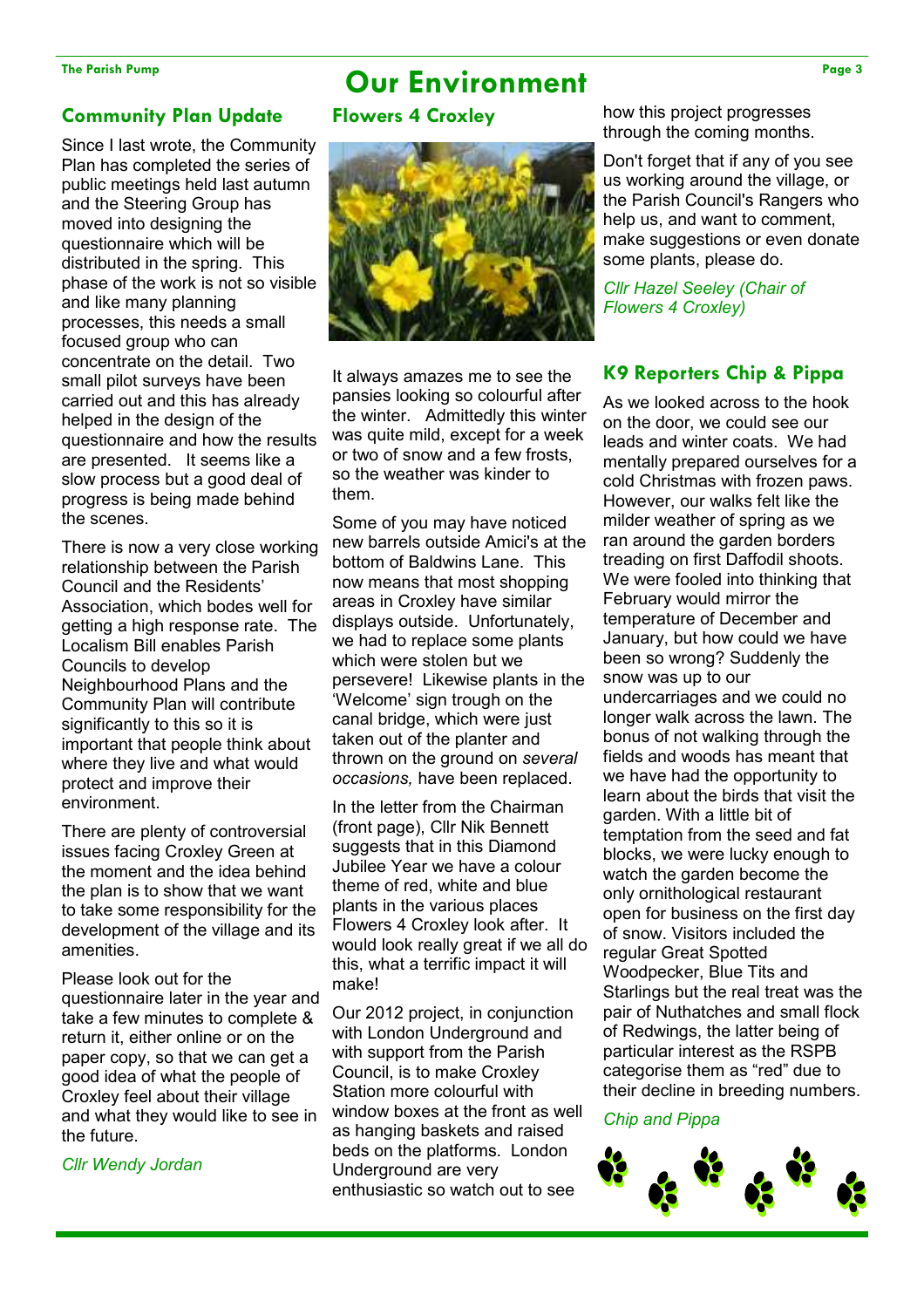### Dog Waste Bags

For those dog owners who have forgotten or were unaware, bio-degradable dog waste bags are free from the Parish Council Offices and we also supply them to the library. Please use them, and the bins around Croxley, to help keep our pavements,

footpaths and open spaces clean and free from mess.

**NEW ROAD SERVICE STA** 

50 New Road, Croxley Green, WD3 3EP

Tel: 01923 776104 & 775144

Fax: 01923 443446

Website: www.newroadservicestation.co.uk

**MIXORETHEMA** 

Please don't forget to use the RED waste bins.





### Parish Council Surgeries

Croxley Green Parish Council are pleased to announce that Parish Councillor Surgeries will take place in the library from 10am until 12 noon. If you have any issues or concerns you would like to raise or if you would just like to speak to a Parish Councillor on any Croxley matter, please feel free to call in and have a chat. For dates see 'Dates for your Diary' on page 13.



**/ MOT (Cars and Motorcycles)** √ Air Conditioning Service and Repair

√ Laser 4 Wheel Alignment √ Servicing to all makes of vehicles (including those still under manufacturers warranty) Full Body Shop Facilities Courtesy Car available by

√ Local Breakdown Service

and Diesel

arrangement

Bosch Diagnostic Service for Petrol

Attended Petrol and Diesel Forecourt

A wide range of homemade jams, chutneys and other preserves. Also large and small cakes for all occasions, including gluten-free or dairy-free.

Call Janet on 01923 774514 for more details or look at my website, www.rainbowcottage.vpweb.co.uk

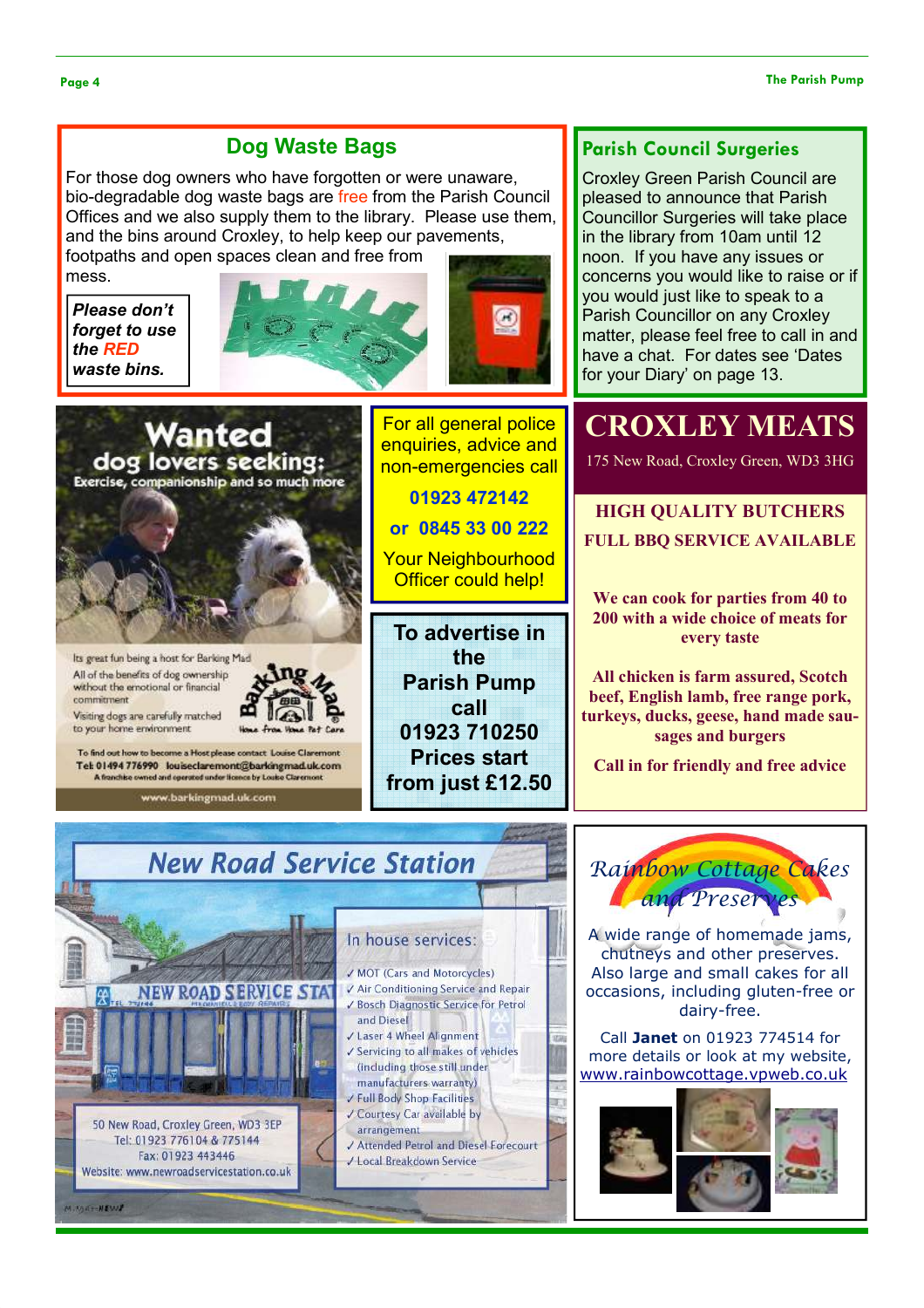### The Parish Pump Page 5 Page 5

### Croxley Green—War Horse

On the outside wall of All Saints' Church there is a large bronze memorial dedicated to the men of Croxley Green and the surrounding area who fell during the Great War of 1914 – 1918. This memorial I've been informed came from Dickinson's Mill after its demolition.

On close inspection I was intrigued to see the name of J. HITCHCOCK, Trooper, Scots Horse. Scots Horse were in actual fact the 2<sup>nd</sup> Dragoons (Royal Scots Greys). The Regiment was sent to France as part of the 5<sup>th</sup> Cavalry Brigade commanded by Brigadier General P.W. Chetwode. It landed in France on 17 August 1914. On 6 September 1914 it was assigned to Brigadier General Gough's command with the orders for the Scots Greys to dye their horses. The reason was the grey mounts made conspicuous targets.





First contact with the German army came on 22 August 1914 near Mons. From my research a Trooper HITCHCOCK served with the 1<sup>st</sup> Cavalry Brigade, which

consisted of 2<sup>nd</sup> Dragoons, 5<sup>th</sup> Dragoons and 11<sup>th</sup> Hussars. The Scots Greys took part in the battle of Casteau and on 28 August 1914 helped check the German advance at Cerizy.

At the battle of the Marne in September 1914, the Scots Greys, from covering the retreat of the British Army, began screening the advance. The advance was halted at the Battle of Aisne where the British and German forces fought to a standstill.

After Aisne the Regiment was sent north to Belgium as the army raced towards the sea trying to outflank the Germans with the Scots Greys making several cavalry charges, possibly the last of the old style charges.

Because of the shortage of infantry the men of the Scots Greys were dismounted and fought as infantry at the Battles of Messines and Ypres. Trooper HITCHCOCK was still being shown on the roll call at this time.

At the second Battle of Ypres, the losses to the Scots Greys forced them into reserve for the rest of the year; 1915.

Kitchener's armies arrived in 1916 and the Scots Greys were again in preparation for the forthcoming summer offensive. Mounted Scots Greys were held in readiness to exploit a breakthrough that never came at the Battle of the Somme.

Despite defeat at the Somme it was still hoped to use the Scots Greys and other cavalry regiments in their traditional roles. The Battle of Arras would prove the futility of that hope.

Beginning in April 1917, the Scots Greys were engaged in action around the town of Wancourt, the action becoming known as the First Battle of the Scarpe. The regiment suffered heavy casualties among men and

horses. The name of Trooper HITCHCOCK disappears. Was he one of the casualties?

My two late uncles served with the Scots Greys during the Great War in France; I wonder if they met Trooper Hitchcock? If you have any more information about this man, or are related to him, please contact the office.

Cllr Frank Brand

### Cricket Returns to Croxley Guild

Some of you may have heard that cricket is making a welcome return to Croxley Guild in time for this summer. The wicket installation should be completed by the end of April and play will begin soon after that. Look out for further information about the 'official' launch on Monday 4 June between 2pm and 6:30pm, with cream teas at 4pm, as part of the Jubilee celebrations, even though we hope to have begun to use it before then!

We would like to thank everyone who has donated money to this exciting project, particularly to the Parish Council who gave us a grant of £2500; without this money this project would not have been possible.

If you would be interested in playing cricket, whatever age you are, please contact John Coen (our Chairman) or Graham Ayrton who are heading up the cricket section. We are also looking for people to join the cricket committee so again, if you are interested, please contact them on 01923 770534.

We look forward to seeing many local people using this facility and hope that we can build a strong and friendly cricket section as part of Croxley Guild.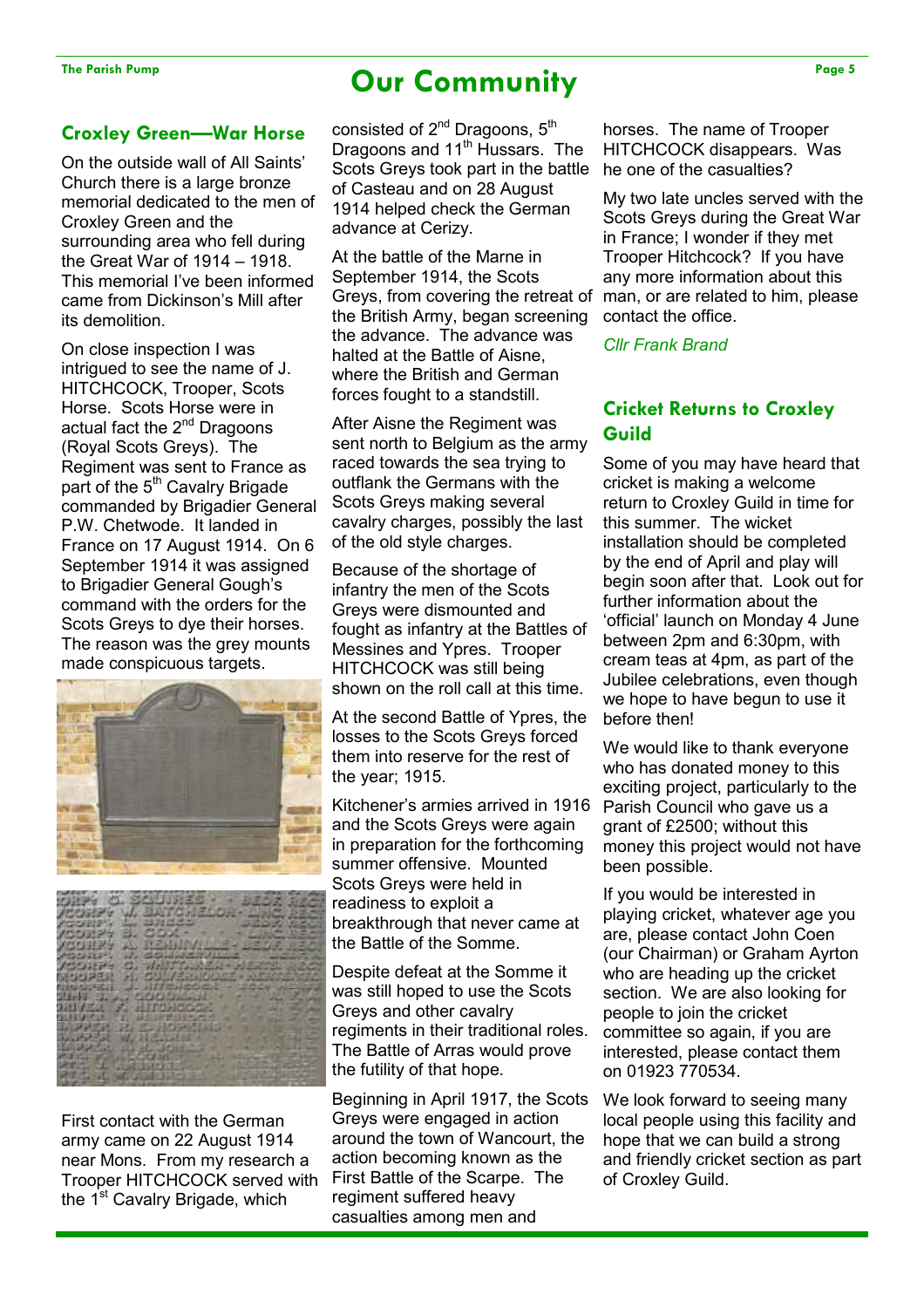#### Page 6 The Parish Pump and the Parish Pump and the Parish Pump and the Parish Pump and the Parish Pump and the Parish Pump and the Parish Pump and the Parish Pump and the Parish Pump and the Parish Pump and the Parish Pump

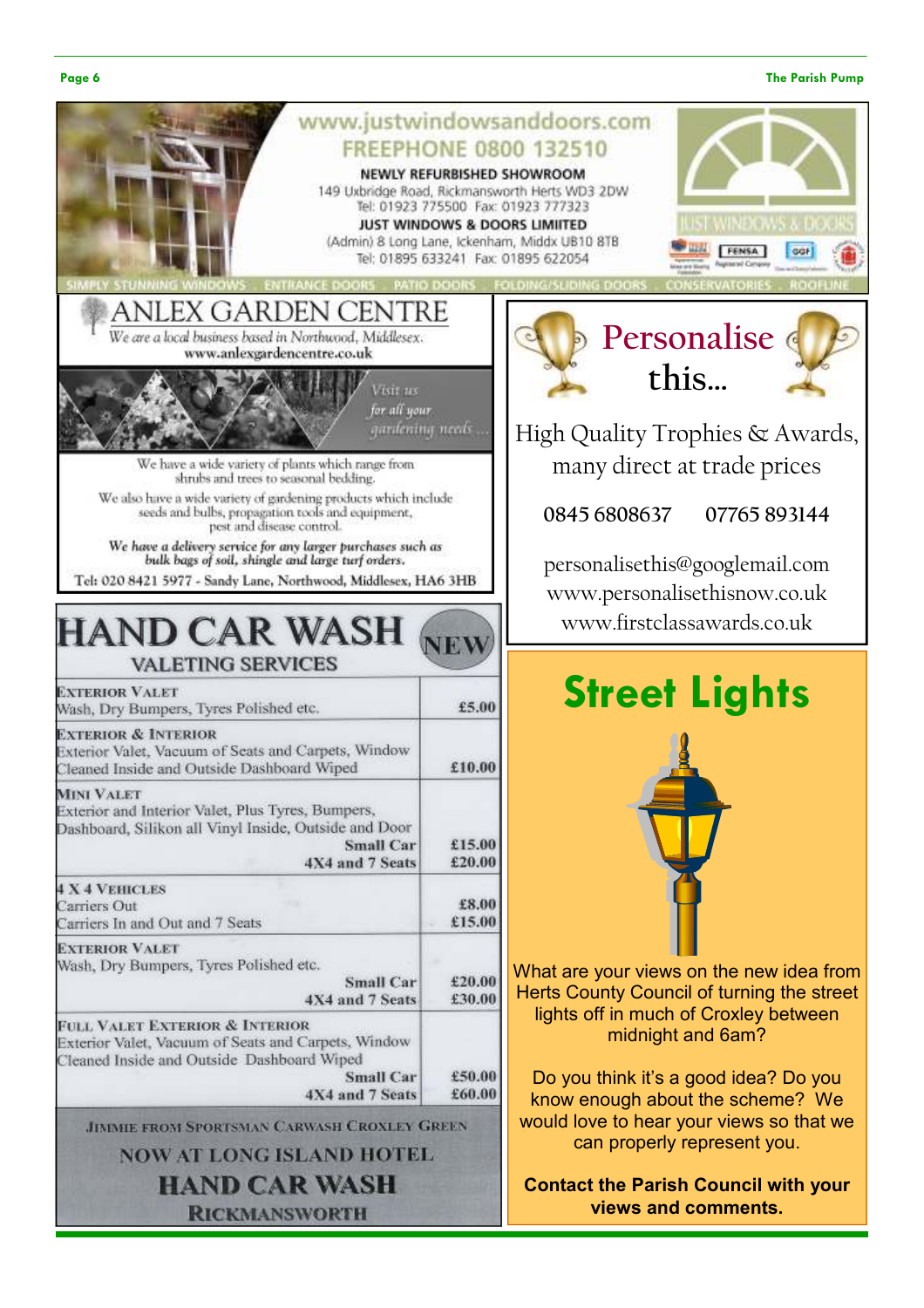### Croxley Walks

The Parish Council are compiling a list of walks. Have you a walk that you enjoy and would like to share with other residents that are in or nearby to Croxley Green? The walk might be seasonal or suitable all year round; you could note points of interest regarding flora/fauna, the length and approximate time to complete the walk. If you have any please send them to the office so that they can be posted onto the website and shared with other residents along with the existing looped walks already there.

### Cllr Robert Ridley

### Unsung Heroes of Croxley Green

Perhaps we do not do enough to publicise people of Croxley Green who have left their mark on society.

Dr Patrick Russell was a family doctor here for over 30 years and during that time helped to found both Michael Sobell House in Mount Vernon Hospital and also was a Pioneer in the establishment of the Peace Hospice in Watford.



He was an early advocate of Hospices and played a large role in the development in this area, including persuading Bishop Robert Runcie to be its patron. He was a Clinical Assistant at Michael Sobell House from its opening in 1977 until his retirement. At Michael Sobell House he introduced the Syringe Driver invented by his friend Martin Wright, also from Croxley

### The Parish Pump Page 7 Page 7

Green, which has transformed Pain Management.

He was a founding trustee at the Peace Hospice until retirement in 2005 and his support enabled this to get off the ground and assisted in its success. He was a Liberal Democrat Councillor on Rickmansworth Urban District Council from 1970 – 1974 but did not continue under the new Three Rivers due to his work in the Hospice Movement.

Unfortunately Dr Russell died in November 2011 but leaves a Legacy of Service to Croxley Green and its residents. Perhaps we should consider some means of recognising both Dr Russell and Martin Wright in their contribution to us.

### Cllr Kenneth Baldwin

### Croxley Green Road Safety **Committee**

Following articles in the Parish Pump, The Resident and My Croxley News, we have seen a significant increase in the number of Croxley residents attending our meetings which is fantastic. We have had a few issues brought to our attention and have been able to discuss them and, where relevant, pass them on to the correct authorities to get answers or help.

In January we held our AGM which saw both the Chairman, Mike Humphreys, and Secretary/ Treasurer Linda James, stand down after a number of years. They have done a great job in keeping the committee going through quite difficult times and it was a great honour for me to be voted in as the new chairman. Caroline Beasley was elected as secretary/treasurer and we welcome her as a new committee member. We have taken these roles at a time when various issues are big news in Croxley; the proposed Croxley Rail Link

and the site allocation for a new secondary school in Baldwins Lane. Both these projects, should they get the go-ahead, will have major road & pedestrian safety implications. With this in mind a meeting of the core committee was called to put together a response on behalf of the group on both of these issues & these can be seen on our website, croxleygreenroadsafety.org.uk .

We know that we are going to have a busy time in the next few years, both with big projects as well as everyday issues such as parking, cars on pavements, double yellow lines, commuter parking,... the list goes on!

If you are interested to see what we do, or have issues which you want looked at or discussed, please contact us through the website or come along to our next meeting, Monday 23 April at 7:45pm in the library meeting room.

Cllr Janet Martin

### Mobile Stolen?

To check your mobile phone's serial number, key in the following digits on your phone: \*#06#

A 15 digit code will appear on the screen. This number is unique to your handset. Write it down and keep it somewhere safe. Should your phone get stolen, you can telephone your service provider and give them this code.

They will then be able to block your handset so even if the thief changes the SIM card, your phone will be totally useless. You probably won't get your phone back, but at least you know that whoever stole it can't use / sell it either. If everybody did this, there would be no point in stealing mobile phones. Send this message to as many people as possible.

Sue Poynter - PCSO 19026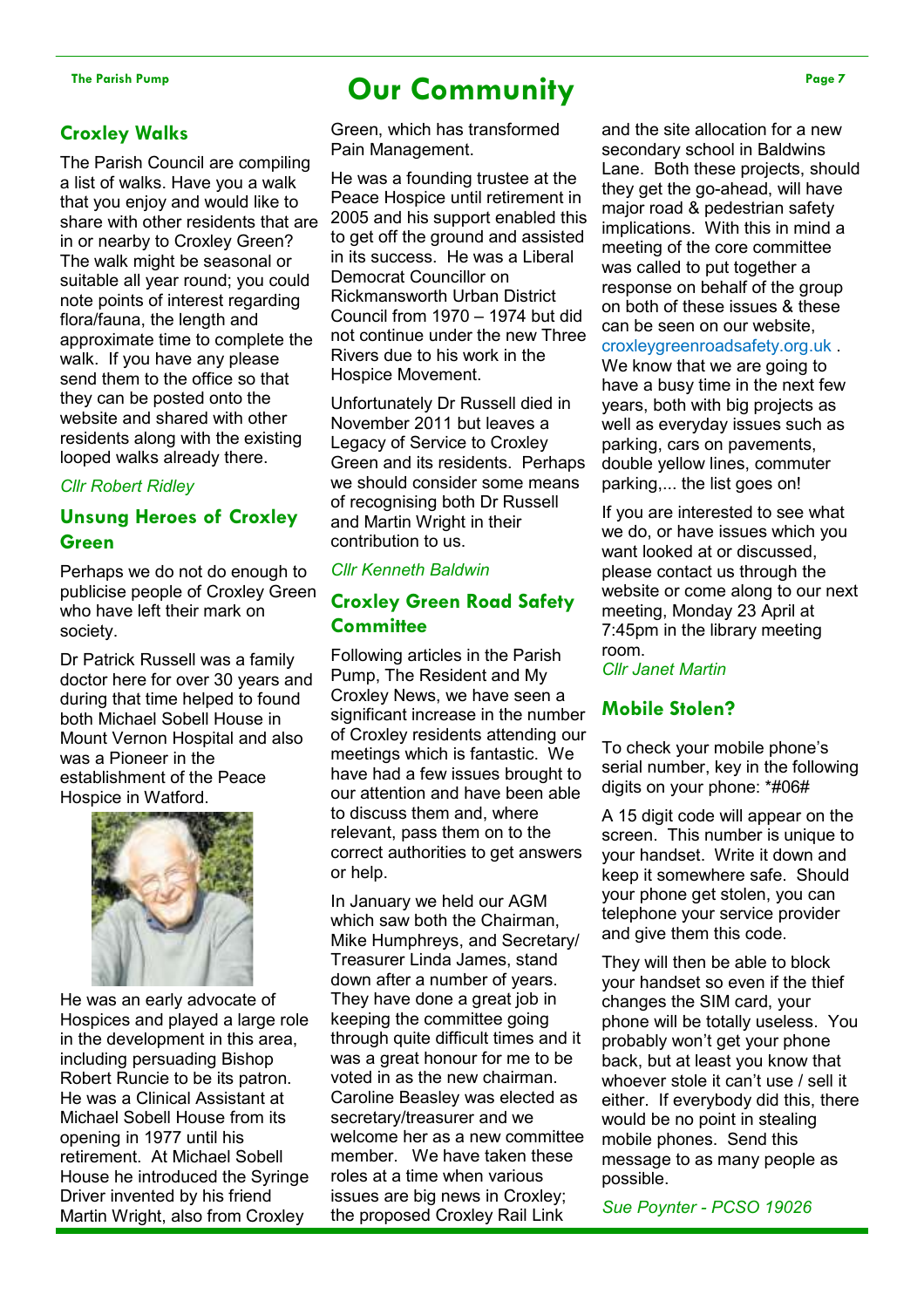LONDIN

Londis **Baldwins** Lane

next voluminosity work (ONDIS

Groceries Fresh Meats Frozen Food





Cash **Machine** Londis

# WILYMAN CHEMIST

297 Baldwins Lane, Croxley Green 01923 775696





### FREE Repeat Prescription Service

We can order your repeat prescriptions from your doctor for you and have it dispensed ready for you to collect or have it delivered free of charge. We cover Baldwins Lane Surgery, New Road Surgery and all Doctors' Surgeries in Rickmansworth and Watford. Please ring for details.

01923 775696

## T. C. TREE & GARDEN SERVICE **FREEPHONE: 0800 389 3880** Tel: 01923 236718 or Mobile: 07775 707737

ALL KINDS OF TREES EXPERTLY FELLED. TOPPED, TRIMMED OR PRUNED

We are happy to give FREE ESTIMATES and references are available



Fully

Insured





- $\triangle$  Stump grinding
- ◆ Hedge trimming
- **← Patios/Paving**
- ◆ Shingle paths and drives
- ◆ Fencing/Turfing
- ◆ Overgrown gardens cleared
- ◆ Rubbish removed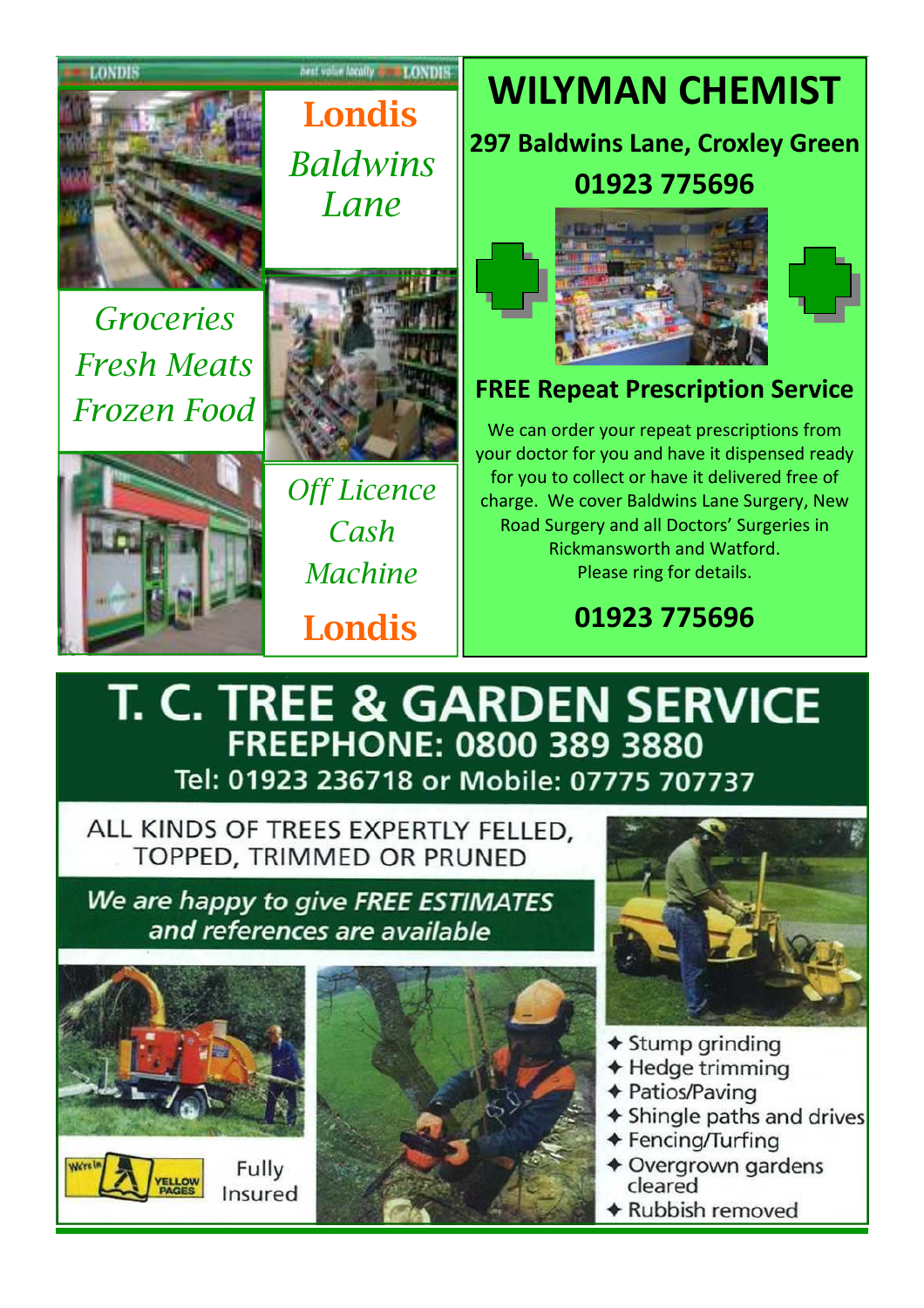### May Bank Holiday Flower Festival at St Oswald's Church, Croxley Green

A four-day flower festival over the May bank holiday weekend (4-7 May) will celebrate this year's  $75<sup>th</sup>$ anniversary of St Oswald's CofE Church in Croxley.

Visitors to the church in Malvern Way will be taken on a 75-year historical journey through key events in St Oswald's life, depicted through photographs, artifacts and flowers.

Key moments on display include the laying of the foundation stone in 1937; the church used as a school during the second world war; the victory celebrations in 1945 and the first baptism in the church's font in 1949. These are just some of the events being picked out and depicted in flowers by a range of organisations.

Entry will be free but half of all donations will go towards the South Oxhey-based charity Ascend which works to raise the self-esteem of the long-term unemployed by helping them back to work in one of the most deprived communities in Hertfordshire. The other half will go towards improving the facilities at St Oswald's to better serve the local community.

Other churches in Croxley, the Guides, the St Oswald's preschool group and other community groups will also be supplying displays which should bring the church alive in a massive splash of early summer colour.

Refreshments will be served throughout the weekend and a local history archive and photo display of the church's life in Croxley, along with a painting exhibition from Malvern Way Infant and Nursery School, will take place in the church hall during the festival. Robert Riley-Braley, vicar help of local history enthusiasts

### The Parish Pump **Our Community**

at St Oswald's, says: "The story of St Oswald's is bound up with this side of Croxley which grew up alongside the church. I hope many local residents and others will come and discover more about our shared history and also enjoy the flower arranging talents of local organisations. This is just one part of an exciting programme organised for our anniversary."

Opening times will be: Friday May 4, 6pm-9pm; Saturday May 5, 10am-5pm; Sunday May 6, 12 noon to 6pm; and Monday May 7, 10am-5pm.

If any reader has old photos linked to the church's activities over the years which they would like to loan to the photo exhibition, please email info@festivos2012.info or call 01923 332244

The festival is one of a series of key events in 2012 highlighting St Oswald's role in the community since it was founded in 1937.

For more information on future events, please visit the church's Festivos website at www.festivos2012.info; see Facebook/Festivos2012/; or follow activities on twitter @festivos2012.

### Local History Comes to Life

The Year 6 children at Little Green School have approached History in a different way this term.

As a final piece of work, to demonstrate how much they had learned, we wanted the children to write a diary. This was shared with the children at the very beginning. We explained that research is an important part of a writer's work, and looked at examples of historical fiction with them.

We then planned a unit of work on local history, focused on New Road 1891, based largely around the 1891 Census returns. With the we had matched families in the census to houses still standing in New Road. We would like to thank Richard Lee and Jim Hughes for the enormous amount of help they gave us in this planning stage through their extensive research and good advice.

Each child 'adopted' a character and researched more using other census returns and online family history sites. Other first hand sources included a series of historical maps, photographs and contemporary documents. The information available was fascinating and helped the children to learn more about Croxley Green in Victorian times. We researched background on houses, architecture, life at the local paper mills, local characters, events, transport, seaside and schools.

As part of the unit we visited the mill at Frogmore for a very handson day to learn about papermaking which was excellent. We also walked along New Road and down the hill to the site of Croxley Mill which gave the children the experience of what walking to work each day would have been like. It wore them out!

All the research and experiences were then used to help children write a diary pretending to be their character and to make an inside/ outside view of what they imagined their family's house to have looked like in the 1890s.

The children really enjoyed becoming a person who had actually been alive in Croxley Green in the 1890s and said it helped them to understand the lives that Croxley Green people led in Victorian times. There has been a suggestion from some children that, next time, we spend two weeks in character – in costume!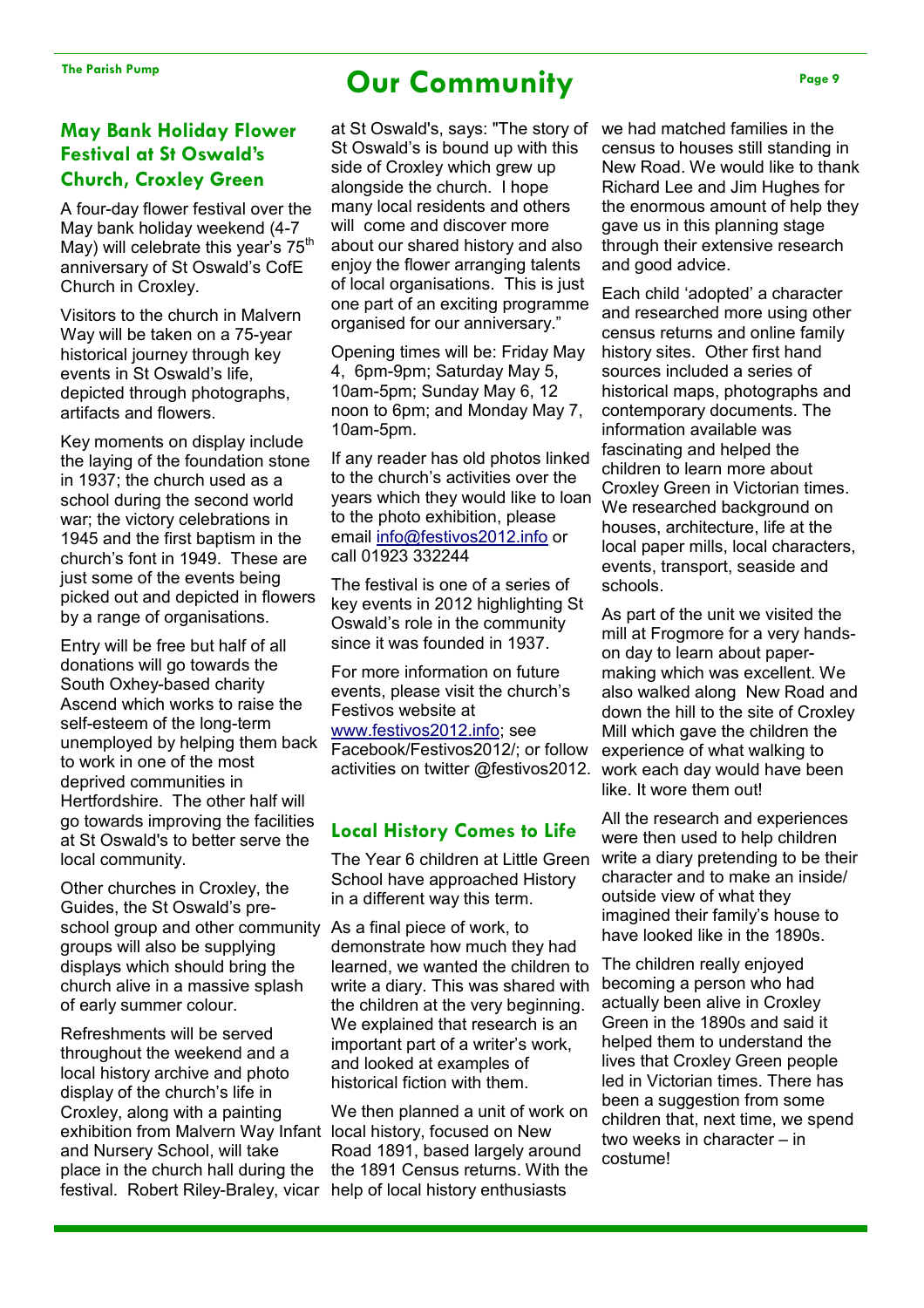## Page 10 The Parish Pump Council Updates The Parish Pump

### The Parish Council Budget 2012-2013

|             | <b>Finance &amp; Administration</b>      |                        | Agreed     | <u>103</u> | <b>Groundworks</b>                    |                        | Agreed      |
|-------------|------------------------------------------|------------------------|------------|------------|---------------------------------------|------------------------|-------------|
|             |                                          |                        | Budget (£) |            |                                       |                        | Budget (£)  |
| 101         | <b>General Administration</b>            |                        |            | 4001       | Salaries & Wages                      |                        | 48,900      |
|             | 4001 Salaries & Wages                    |                        | 69,000     | 4006       | <b>Protective Clothing</b>            |                        | 320         |
|             | 4007 Courses / Conferences               |                        | 0          | 4008       | Training                              |                        | 1,500       |
|             | 4008 Training                            |                        | 1,500      | 4010       | <b>Misc Staff Costs</b>               |                        | 680         |
|             | 4009 Travel                              |                        | 1,300      | 4017       | Health & Safety                       |                        | 1,100       |
|             | 4011 Rates                               |                        | 2,743      | 4018       | Refuse Disposal                       |                        | 0           |
|             | 4012 Water Rates                         |                        | 1,000      | 4036       | <b>Property Maintenance</b>           |                        | 500         |
| 4013 Rent   |                                          |                        | 110        | 4037       | <b>Grounds Maintenance</b>            |                        | 2,100       |
|             | 4014 Light & Heat                        |                        | 1,600      | 4041       | <b>Equipment Hire</b>                 |                        | $\mathbf 0$ |
|             | 4016 Janitorial                          |                        | 1,400      |            | 4042 Equipment Maintenance            |                        | 580         |
|             | 4017 Health & Safety                     |                        | 260        | 4046       | <b>Equipment Purchased</b>            |                        | 2,100       |
|             | 4019 Consultancy Fees                    |                        | 2,700      | 4051       | Vehicle License & Insurance           |                        | 3,500       |
|             | 4020 Misc Establishment Costs            |                        | 400        | 4055       | Fuel & Oil - LS08 WCP                 |                        | 1,300       |
|             | 4021 Telephone & Fax                     |                        | 1,600      | 4060       | Fuel & Oil - Groundworks              |                        | 790         |
|             | 4023 Stationery, Printing & Postage      |                        | 3,700      | 4070       | Maintenance - LS08 WCP                |                        | 530         |
|             | 4025 Insurance                           |                        | 4,400      | 4071       | Maintenance - Tractor                 |                        | 1,100       |
|             | 4026 Photocopy Hire / Charges (see 4023) |                        | 0          |            | 4072 Maintenance - Ride on Mower      |                        | 320         |
|             | 4027 Computer Software & IT              |                        | 1,500      |            |                                       |                        |             |
|             | 4030 Recruitment Advertising             |                        | 0          |            | <b>OverHead Expenditure</b>           |                        | 65,320      |
|             | 4036 Property Maintenance                |                        | 3,000      |            |                                       |                        |             |
|             | 4156 Audit Fees - External               |                        | 1,000      | 1061       | Agency Income - HCC Mtce              |                        | 0           |
|             | 4157 Audit Fees - Internal               |                        | 860        |            | 1062 Agency Income - TRDC Mrce        |                        | 0           |
|             | 4158 Accountancy Fees                    |                        | 830        | 1080       | Miscellaneous Income                  |                        | 0           |
|             | 4963 PCSO                                |                        | 28,500     |            |                                       |                        |             |
|             | New Village Centre                       |                        | 4,000      |            |                                       | <b>Total Income</b>    | 0           |
|             | Tfr from Reserves (if required)          |                        | $-15,000$  |            | 103                                   | <b>Net Expenditure</b> | 65,320      |
|             | Tfr from Reserves re 4019 Peninsular     |                        |            |            |                                       |                        |             |
|             |                                          |                        |            | <u>107</u> | Grants (incl S137)                    |                        |             |
|             | <b>OverHead Expenditure</b>              |                        | 116,403    |            |                                       |                        |             |
|             |                                          |                        |            | 4200       | <b>Chairman's Charity Expenditure</b> |                        | 1,000       |
|             | 1076 Precept                             |                        | 258,242    | 4711       | S137 Grants                           |                        | 2,000       |
|             | 1090 Interest Received                   |                        | 50         |            | Community Hall Membership Grant       |                        | 9,600       |
|             |                                          | <b>Total Income</b>    | 258,292    |            | <b>OverHead Expenditure</b>           |                        | 12,600      |
|             |                                          |                        |            |            |                                       |                        |             |
|             | 101                                      | <b>Net Expenditure</b> | -141,889   |            | 1077 Grants Received                  |                        | $\pmb{0}$   |
|             |                                          |                        |            | 1200       | Chairmans Charity Income              |                        | 1,000       |
| <u> 102</u> | <b>Local Democracy</b>                   |                        |            |            |                                       |                        |             |
|             |                                          |                        |            |            |                                       | <b>Total Income</b>    | 1,000       |
|             | 4024 Subscriptions/Publications          |                        | 7,400      |            | 107                                   | <b>Net Expenditure</b> | 11,600      |
|             | 4033 Parish Pump Newsletter              |                        | 5,000      |            |                                       |                        |             |
|             | 4201 Chairman's Allowance                |                        | 250        | <u>150</u> | <b>Community/Village Hall</b>         |                        |             |
|             | 4251 Election Expenses                   |                        | 1,250      |            |                                       |                        |             |
|             | 4300 Events - Revels on the Green        |                        | 350        | 4036       | <b>External Decoration</b>            |                        | 0           |
|             |                                          |                        |            | 4036       | <b>Flood Prevention work</b>          |                        | 0           |
|             | <b>OverHead Expenditure</b>              |                        | 14,250     |            |                                       |                        |             |
|             |                                          |                        |            |            | Transfer from reserves                |                        |             |
| 1031        | Map Income                               |                        | 0          |            |                                       |                        |             |
|             | 1051 Advertising Income                  |                        | 1,600      |            | <b>OverHead Expenditure</b>           |                        | 0           |
|             |                                          | <b>Total Income</b>    | 1,600      |            |                                       | <b>Total Income</b>    | 0           |
|             | 102                                      | <b>Net Expenditure</b> | 12,650     |            | 150                                   | <b>Net Expenditure</b> | 0           |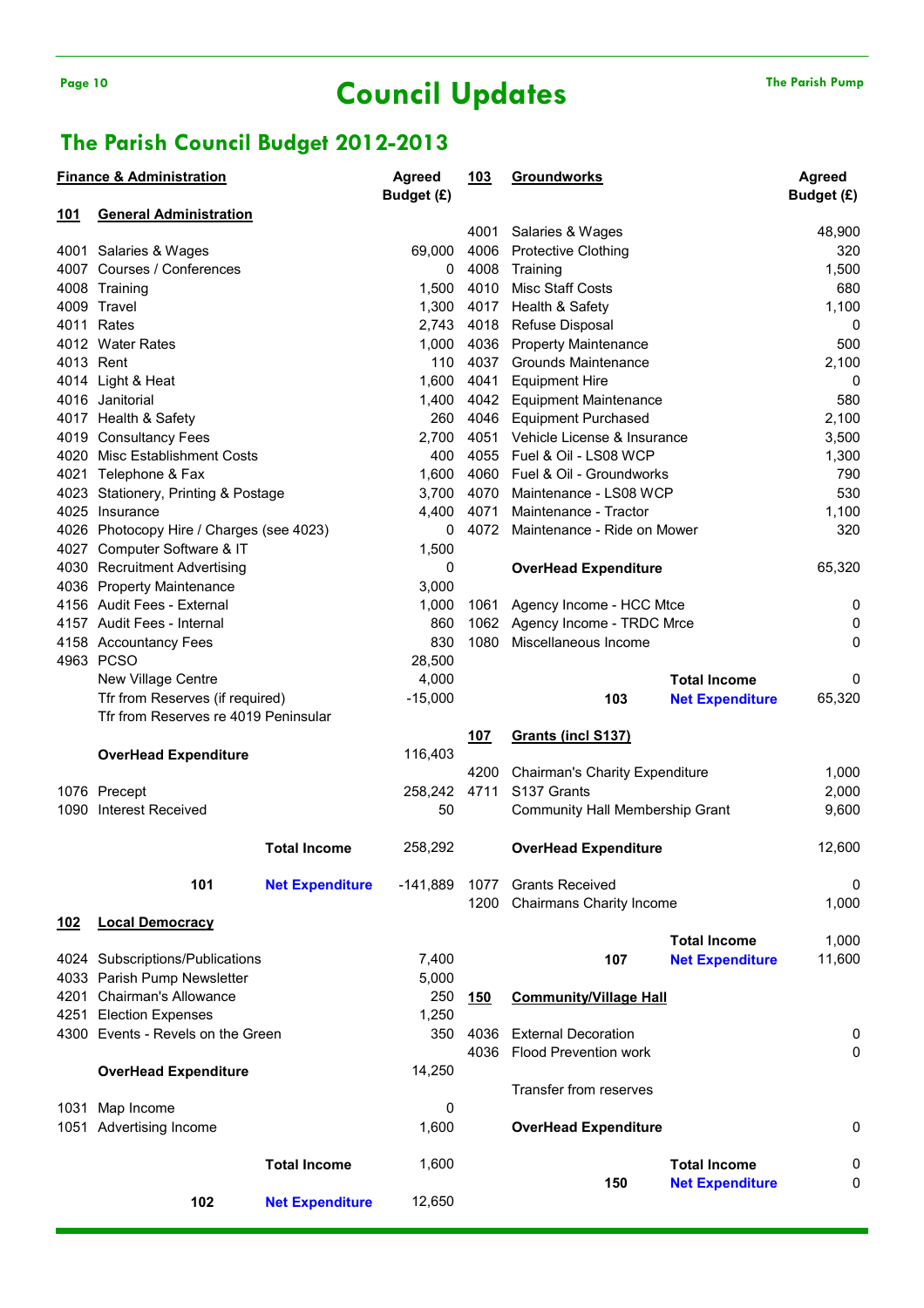# The Parish Pump Page 11

### The Parish Council Budget 2012-2013 (cont'd)

| <u>199</u> | <b>F &amp; A Capital &amp; Projects</b> |                             | <u>221</u> | <u>MSC</u>                                      |                                 |          |
|------------|-----------------------------------------|-----------------------------|------------|-------------------------------------------------|---------------------------------|----------|
|            |                                         |                             |            | 4042 Equipment Maintenance                      |                                 | 1,000    |
| 4175       | Sale of Assets                          |                             | 0          |                                                 |                                 |          |
| 4823       | Tfr to Vehicle Repl Fund                |                             | 5,000      | <b>OverHead Expenditure</b>                     |                                 | 1,000    |
| 4824       |                                         |                             |            |                                                 |                                 |          |
|            | Tfr to Equipt Repl Fund                 |                             | 4,000      | 221                                             | <b>Net Expenditure</b>          | 1,000    |
|            | Depot Extension (Phase 1 - Plans)       |                             | 0          |                                                 |                                 |          |
|            | Depot Extension from 2010/11            |                             | 299        | <b>E &amp; A Capital &amp; Projects</b>         |                                 |          |
|            |                                         |                             |            | 4932 War Memorial Updating                      |                                 | 200      |
|            |                                         | <b>OverHead Expenditure</b> |            | 9,000 4937 Development of Play Areas            |                                 | 5,000    |
|            | 199                                     | <b>Net Expenditure</b>      |            | 9,000 4938 Brown Bin Caddy Liners               |                                 | 180      |
|            |                                         |                             |            | Queens Diamond Jubilee tree                     |                                 | 150      |
|            |                                         |                             |            |                                                 |                                 |          |
|            | Finance & Admin.                        | - Expenditure               | 217,573    | <b>Farmers Market</b>                           |                                 | 250      |
|            |                                         | - Income                    | 260,892    |                                                 |                                 |          |
|            |                                         |                             |            | <b>OverHead Expenditure</b>                     |                                 | 5,780    |
|            |                                         | <b>Net Expenditure</b>      | $-43,319$  | 299                                             | <b>Net Expenditure</b>          | 5,780    |
|            | <b>Environment &amp; Amenity</b>        |                             |            |                                                 |                                 |          |
|            |                                         |                             |            | <b>Environment &amp; Amenity - Expenditure</b>  |                                 | 35,039   |
|            |                                         |                             |            |                                                 | - Income                        |          |
| <u>202</u> | <b>The Green</b>                        |                             |            |                                                 |                                 | 320      |
|            |                                         |                             |            |                                                 |                                 |          |
| 4042       | <b>Equipment Maintenance</b>            |                             | 0          |                                                 | <b>Net Expenditure</b>          | 34,719   |
|            |                                         |                             |            | <b>Planning &amp; Development</b>               |                                 |          |
|            | <b>OverHead Expenditure</b>             |                             | $\Omega$   |                                                 |                                 |          |
|            |                                         |                             | 301        | <b>Roads &amp; Street Furniture</b>             |                                 |          |
|            | 202                                     | <b>Net Expenditure</b>      |            | 0 4042 Equipment Maintenance                    |                                 | 0        |
|            |                                         |                             |            |                                                 |                                 |          |
|            |                                         |                             |            | 4043 Salt Bins/Salt                             |                                 | 500      |
| 203        | <b>Open Spaces &amp; Trees</b>          |                             |            | 4047 Footpath Maintenance                       |                                 | 1,000    |
|            |                                         |                             |            | 4050 Bus Shelters                               |                                 | 100      |
| 4048       | Plants. Shrubs & Trees - General        |                             |            | 1,000 4056 Street Trees                         |                                 | 0        |
| 4049       | Dog Hygiene                             |                             | 10,000     | CMS Grant for Footpath Maint.                   |                                 | $-1,000$ |
|            | Tfr ex trees                            |                             | 0          |                                                 |                                 |          |
|            |                                         |                             |            |                                                 |                                 | 600      |
|            |                                         |                             |            | <b>OverHead Expenditure</b>                     |                                 |          |
|            | <b>OverHead Expenditure</b>             |                             | 11,000     | 301                                             | <b>Net Expenditure</b>          | 600      |
|            |                                         |                             |            |                                                 |                                 |          |
| 1077       | <b>Grants Received</b>                  |                             | 0302       | <b>Community Bus</b>                            |                                 |          |
|            |                                         |                             |            |                                                 |                                 |          |
|            |                                         | <b>Total Income</b>         |            | 0 4702 Community Bus                            |                                 | 6,900    |
|            | 203                                     | <b>Net Expenditure</b>      | 11,000     |                                                 |                                 |          |
|            |                                         |                             |            | <b>OverHead Expenditure</b>                     |                                 | 6,900    |
|            |                                         |                             |            |                                                 |                                 |          |
| <u>211</u> | <b>Events</b>                           |                             |            |                                                 |                                 |          |
|            |                                         |                             |            | 302                                             | <b>Net Expenditure</b>          | 6,900    |
| 4601       | <b>Garden Competition</b>               |                             | 0          |                                                 |                                 |          |
| 4602       | Quiz Night                              |                             | 50 399     | P & D Capital & Projects                        |                                 |          |
| 4605       | Christmas Lights                        |                             | 10,649     | Village Plan Development                        |                                 | 3,000    |
| 4608       | Library Xmas Tree                       |                             | 0          | Carbon Footprint Reduction                      |                                 | 500      |
|            | Craft Workshop Day                      |                             |            |                                                 |                                 |          |
| 4609       |                                         |                             | 750        | Transfer from Reserves (Village Plan)           |                                 | $-2,400$ |
| 4610       | Fireworks on Green                      |                             | 4,500      |                                                 |                                 |          |
| 4611       | Senior Citizens Seaside/Outing          |                             | 960        | <b>OverHead Expenditure</b>                     |                                 | 1,100    |
|            | Boundary Walk Signage                   |                             | 100        | 399                                             | <b>Net Expenditure</b>          | 1,100    |
|            | Carol Signing                           |                             | 250        |                                                 |                                 |          |
|            |                                         |                             |            | <b>Planning &amp; Development - Expenditure</b> |                                 | 8,600    |
|            |                                         |                             |            |                                                 | - Income                        |          |
|            | <b>OverHead Expenditure</b>             |                             | 17,259     |                                                 |                                 | 0        |
|            |                                         |                             |            |                                                 |                                 |          |
| 1080       | Miscellaneous Income                    |                             | 0          |                                                 | <b>Net Expenditure</b>          | 8,600    |
| 1082       | Brown Bin Caddy Liners                  |                             | 320        |                                                 |                                 |          |
|            |                                         |                             |            |                                                 | <b>Total Budget Expenditure</b> | 261,212  |
|            |                                         | <b>Total Income</b>         | 320        |                                                 | <b>Total Income</b>             | 261,212  |
|            |                                         | <b>Net Expenditure</b>      |            |                                                 | <b>Net Expenditure</b>          | 0        |
|            | 211                                     |                             | 16,939     |                                                 |                                 |          |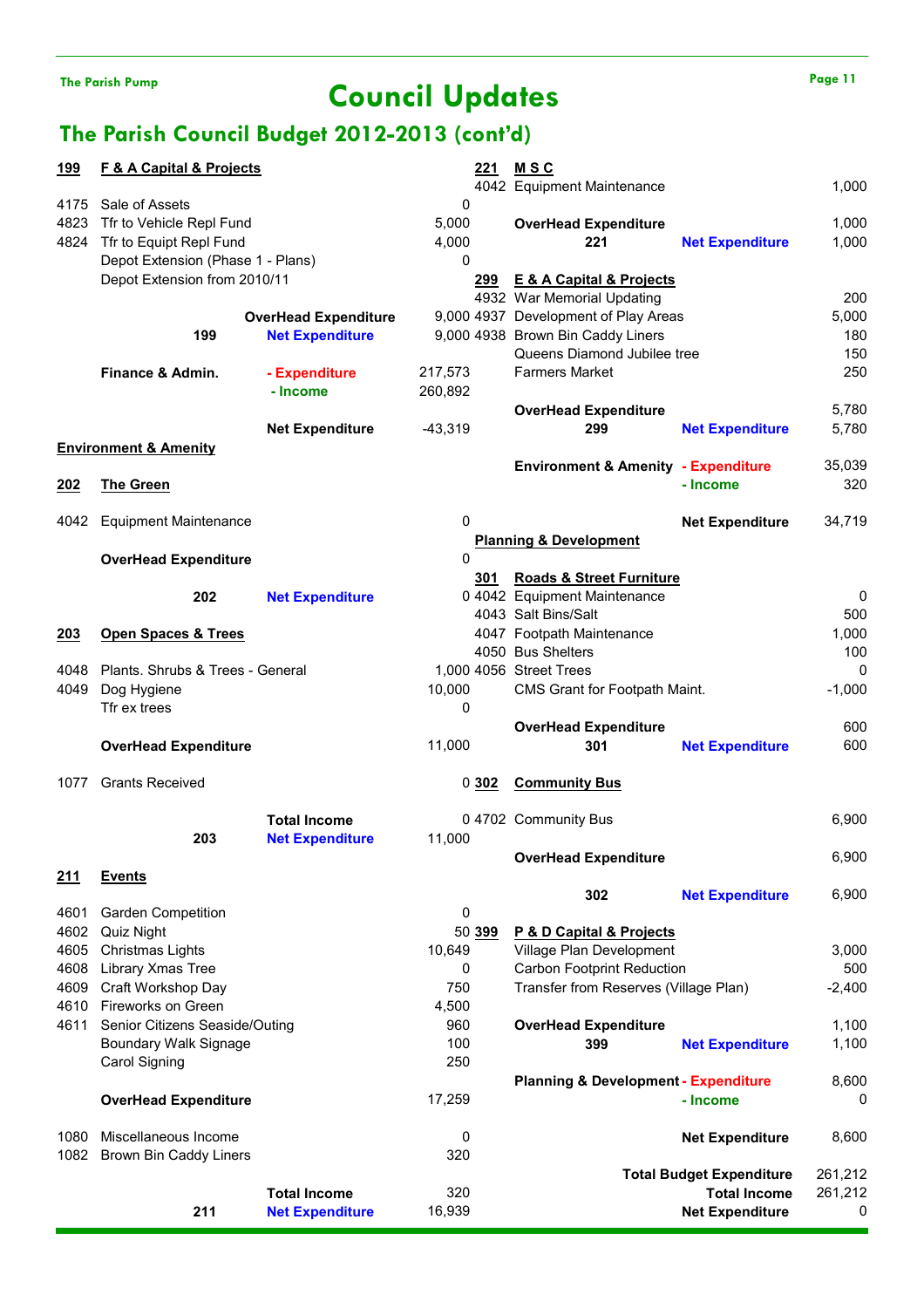#### Page 12 The Parish Pump

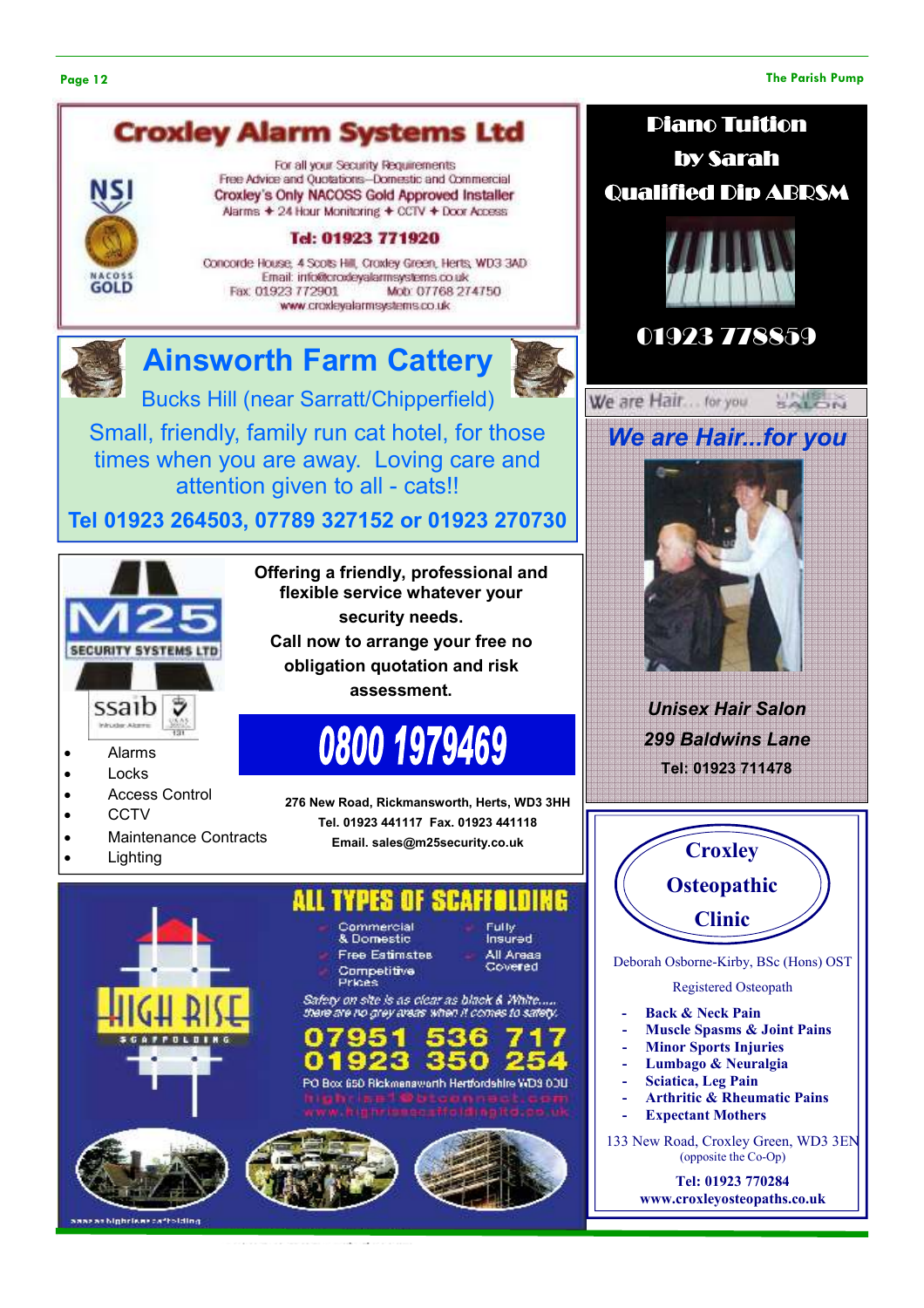# EVENTS - dates for your diary

| May         | Sunday 6 May 2012 - Classic Car Show on the Green 10am-5pm<br>Saturday 12 May 2012 - Parish Council Surgery at the library 10am until 12 noon<br>Saturday 19 and Sunday 20 May 2012 - Canal Festival, Rickmansworth<br>Saturday 26 May 2012 - Croxley Great Barn Tour at 11am. Meet in the car park at St Joan of<br>Arc School, Rickmansworth from 10.45am                                                                                |
|-------------|--------------------------------------------------------------------------------------------------------------------------------------------------------------------------------------------------------------------------------------------------------------------------------------------------------------------------------------------------------------------------------------------------------------------------------------------|
| June        | Monday 4 June 2012 - Picnic in the Park - Barton Way<br>Monday 4 June 2012 - 'Launch Match' - Cricket returns to Croxley Guild - see page 5<br>Saturday 9 June 2012 - Parish Council Surgery at the library 10am until 12 noon<br>Saturday 23 June 2012 - Revels on the Green<br>Wednesday 27 June 2012 - Senior Citizens outing to Clacton-on-Sea<br>Saturday 30 June 2012 - Croxley Great Barn Tour at 11am. For details see May (above) |
| July        | Saturday 14 July 2012 - Parish Council Surgery at the library 10am until 12 noon<br>Saturday 28 July 2012 - Croxley Great Barn Tour at 11am. For details see May (above)                                                                                                                                                                                                                                                                   |
| Aug         | Wednesday 1 August 2012 - Classic Car Show on the Green noon onwards<br>Friday 24 - Monday 27 August 2012 - Brixton's Fun Fair on the Green<br>Saturday 25 August 2012 - Croxley Great Barn Tour at 11am. For details see May (above)                                                                                                                                                                                                      |
| <b>Sept</b> | Saturday 8 September 2012 - Croxfest on the Green 12 noon - 8pm<br>Saturday 15 and Sunday 16 September 2012 - Classic Car Show on the Green and Carters<br><b>Steam Fair</b><br>Saturday 29 September 2012 - Croxley Great Barn Tour 11am. For details see May (above)                                                                                                                                                                     |
|             | Sunday 14 October 2012 - Hobbies and Craft Taster Day at Little Green School<br>Saturday 27 October 2012 - Croxley Great Barn Tour at 11am. For details see May (above)                                                                                                                                                                                                                                                                    |

## Parish Council Meetings - general public welcome



Meetings start at 8pm

Council meeting - last Thursday of each month (except May and August)

Annual Parish Meeting - last Thursday in April

Annual General Meeting - second Thursday in May

Environment & Amenity meeting - first Tuesday of each month (except May and August)

Planning & Development meeting - first and third Wednesday of each month

Finance & Administration meeting - second Thursday of each month (except August)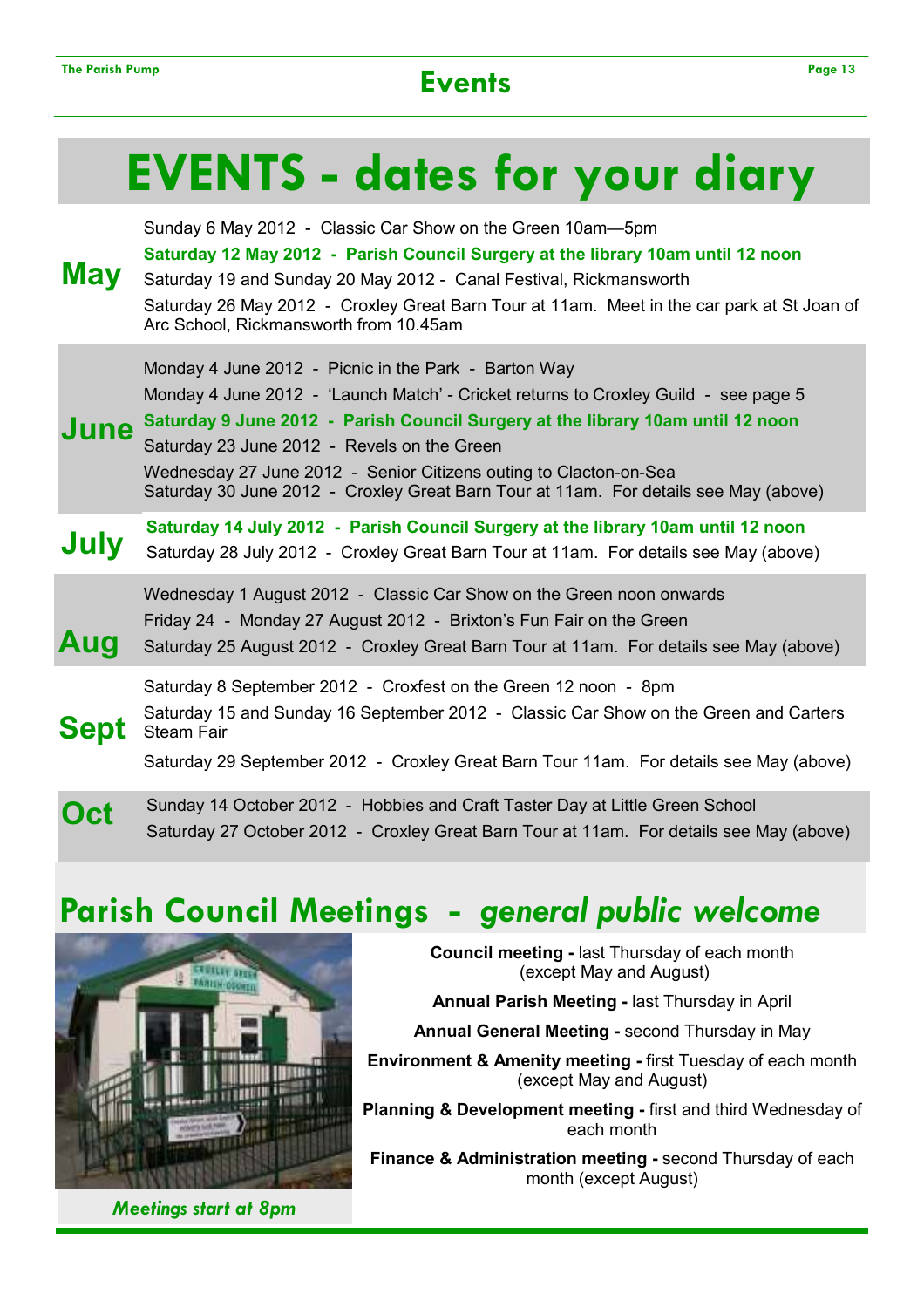#### **The Parish Pump**

| . .<br>٧<br>v. |  |  |
|----------------|--|--|
|----------------|--|--|

| .                            |                                                  | <b>CROXLEY GREEN PARISH COUNCIL</b> |                                  |         |
|------------------------------|--------------------------------------------------|-------------------------------------|----------------------------------|---------|
|                              | <b>COMMUNITY BUS</b>                             |                                     |                                  |         |
|                              | <b>DO YOU USE THIS SERVICE?</b>                  |                                     |                                  |         |
|                              | TO WATFORD TOWN CENTRE - EVERY FRIDAY            |                                     |                                  |         |
| 1 <sup>ST</sup> JOURNEY      |                                                  | 2 <sup>ND</sup> JOURNEY             |                                  |         |
| <b>Winton Drive Approach</b> | $9.30$ am                                        | Sycamore Approach                   |                                  | 10.00am |
| <b>Shaftsbury Court</b>      | 9.32am                                           | Valley Walk (Green)                 |                                  | 10.01am |
| Malvern Way/Barton Way       | 9.34am                                           |                                     | Valley Walk/Beechcroft Ave       | 10.03am |
| <b>Fuller Way/Barton Way</b> | 9.36am                                           |                                     | Frankland Rd/Harvey Rd           | 10.05am |
| Hanover House                | 9.37am                                           | <b>Chalmers Court</b>               |                                  | 10.08am |
| Sherborne Way/Baptist Church | 9.40am                                           |                                     | All Saints Lane (outside church) | 10.10am |
| <b>Return from Watford</b>   | 12 noon                                          | New Road                            |                                  | 10.12am |
|                              |                                                  | <b>Return from Watford</b>          |                                  | 12.30pm |
| 3RD JOURNEY                  |                                                  |                                     |                                  |         |
|                              | Junction Links Way & Warwick Way                 |                                     | 10.30am                          |         |
|                              | Junction Links Way & Dover Way                   |                                     | 10.31am                          |         |
|                              | Junction Links Way & Little Green Lane           |                                     | 10.32am                          |         |
|                              | Junction Little Green Lane & Durrants Drive      |                                     | 10.33am                          |         |
|                              | <b>Junction Durrants Drive &amp; Dover Way</b>   |                                     | 10.34am                          |         |
|                              | Kenilworth Drive/Baldwins Lane Footpath          |                                     | 10.36am                          |         |
| Manor Way                    |                                                  |                                     | 10.38am                          |         |
| <b>Grove Court</b>           |                                                  |                                     | 10.40am                          |         |
| <b>Return from Watford</b>   |                                                  |                                     | 1.15pm                           |         |
|                              | <b>FREE SERVICE</b>                              |                                     |                                  |         |
|                              | For the exclusive use of Senior Citizens and     |                                     |                                  |         |
|                              | persons in sheltered accommodation.              |                                     |                                  |         |
|                              | You may be required to show proof of eligibility |                                     |                                  |         |

### Can you find these Croxley Road names? This word search was compiled by the School Council children from Harvey Road Primary School.

| f<br>$\mathbf d$<br>$\mathbf d$<br>C<br>r<br>$\mathbf o$<br>W<br>e<br>a<br>a<br>$\mathbf 0$      | b<br>e                  | $\ddagger$       | Y           |
|--------------------------------------------------------------------------------------------------|-------------------------|------------------|-------------|
| h<br>d<br>V<br>r<br>r<br>n<br>r<br>r<br>e<br>$\mathbf 0$<br>e                                    | n<br>a                  | h                | $\mathbf o$ |
| $\mathbf d$<br>h<br>n<br>$\mathbf v$<br>e<br>a<br>a<br>O<br>e<br>g<br>a                          | r<br>r                  | e                | r           |
| i<br>f<br>n<br>n<br>u<br>W<br>У<br>a<br>a<br>e<br>a                                              | $\ddagger$<br>$\bullet$ | $\boldsymbol{g}$ | k           |
| f<br>k<br>$\ddagger$<br>L<br>Y<br>m<br>r<br>q<br>e<br>Y<br>a                                     | h<br>$\bullet$          | r                | e           |
| l<br>d<br>I<br>$\mathsf{s}$<br>$\mathbf c$<br>e<br>e<br>m<br>a<br>a<br>$\bullet$                 | $\ddagger$<br>n         | e                | n           |
| I<br>i<br>$\ddagger$<br>$\ddagger$<br>W<br>V<br>S<br>n<br>W<br>n<br>a                            | p<br>W                  | e                | e           |
| I<br>$\ddagger$<br>r<br>$\mathsf{n}$<br>n<br>n<br>r<br>$\bullet$<br>a<br>e<br>a                  | $\bullet$<br>a          | n                | t           |
| i<br>i<br>f<br>b<br>d<br>$\ddagger$<br>t<br>S<br>r<br>e<br>a                                     | $\mathbf c$<br>У        | $\ddagger$       | r           |
| h<br>t<br>n<br>$\mathbf c$<br>W<br>m<br>$\mathbf o$<br>a<br>a<br>e<br>e                          | h<br>b                  | $\ddagger$       | C           |
| i<br>i<br>f<br>$\mathsf{d}$<br>$\ddagger$<br>$\mathbf v$<br>S<br>e<br>r<br>$\boldsymbol{g}$<br>e | $\mathbf d$<br>e        | $\bullet$        | i           |
| i<br>I<br>k<br>$\mathbf v$<br>U<br>e<br>e<br>e<br>n<br>a                                         | $\mathbf v$<br>n        | $\bullet$        | g           |
| i<br>$\ddagger$<br>$\ddagger$<br>$\mathbf c$<br>X<br>U<br>S<br>a<br>a<br>O<br>$\mathbf o$        | i<br>f                  | i                | n           |
| i<br>b<br>h<br>$\mathbf d$<br>S<br>n<br>e<br>p<br>$\mathbf 0$<br>m<br>e                          | $\ddagger$<br>r         | $\mathsf{s}$     | W           |
| i<br>I<br>$\mathbf d$<br>$\mathbf d$<br>h<br>Z<br>W<br>$\bullet$<br>a<br>e<br>O                  | r<br>o                  | h                | U           |

Bateman Copthorne Frankland Harvey Watford Yorke The Green Baldwins Lane Hazelwood Malvern Way Gonville Avenue Windmill Drive Dickinson Square New Barton Way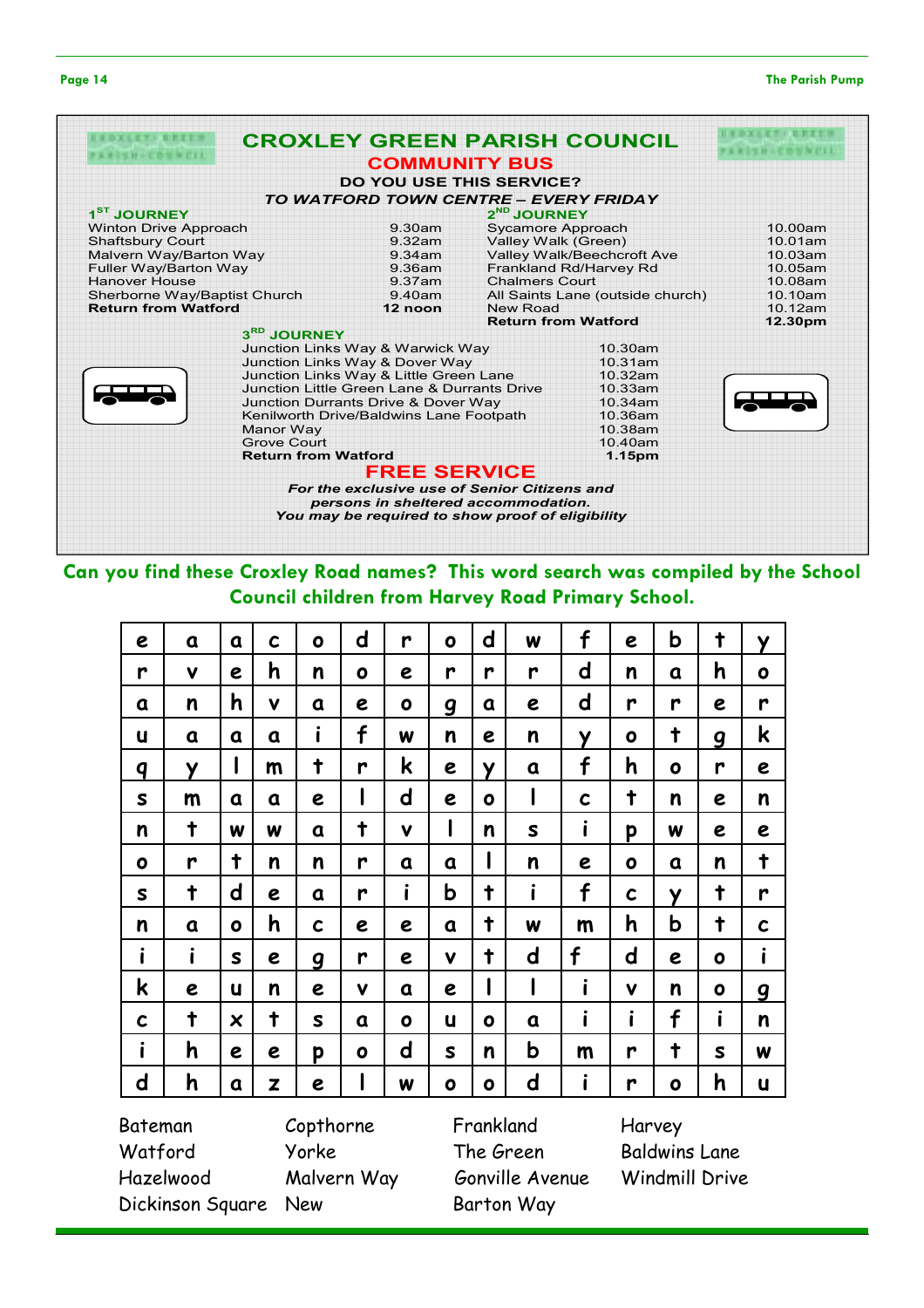### The Parish Pump Page 15

|             |                                                                                                                                                                                                                                                                                                                                                                                                                                                                                                                                                          | CROXLEY AGREEN                      |  |  |
|-------------|----------------------------------------------------------------------------------------------------------------------------------------------------------------------------------------------------------------------------------------------------------------------------------------------------------------------------------------------------------------------------------------------------------------------------------------------------------------------------------------------------------------------------------------------------------|-------------------------------------|--|--|
|             | PARISH · COUNCIL                                                                                                                                                                                                                                                                                                                                                                                                                                                                                                                                         |                                     |  |  |
|             |                                                                                                                                                                                                                                                                                                                                                                                                                                                                                                                                                          | <b>Coach Trip to Clacton-on-Sea</b> |  |  |
| take place. | On Wednesday 27 June 2012, the Parish Council will be taking a group of senior citizens on a day trip to<br>Clacton-on-Sea. This year, two coaches will leave Community Way car park at 9am and will arrive back<br>at 6pm. This is expected to be a popular event and as seats are limited, places will be decided by means<br>of a lucky draw. If you would like to enter the draw, please complete the form below with your details and<br>the name of your guest and return the slip to the Parish Council by Friday 8 June 2012, when the draw will |                                     |  |  |
|             | To be eligible to attend you (and your guest) must be a resident of Croxley Green, a senior citizen and<br>must be independently mobile. Good luck for the draw!!!!                                                                                                                                                                                                                                                                                                                                                                                      |                                     |  |  |
| Name        |                                                                                                                                                                                                                                                                                                                                                                                                                                                                                                                                                          |                                     |  |  |
| Address     |                                                                                                                                                                                                                                                                                                                                                                                                                                                                                                                                                          |                                     |  |  |
|             |                                                                                                                                                                                                                                                                                                                                                                                                                                                                                                                                                          |                                     |  |  |
|             |                                                                                                                                                                                                                                                                                                                                                                                                                                                                                                                                                          |                                     |  |  |
|             |                                                                                                                                                                                                                                                                                                                                                                                                                                                                                                                                                          |                                     |  |  |
|             |                                                                                                                                                                                                                                                                                                                                                                                                                                                                                                                                                          |                                     |  |  |
|             |                                                                                                                                                                                                                                                                                                                                                                                                                                                                                                                                                          |                                     |  |  |
| mobile.     | I would like to attend the day trip to Clacton-on-Sea on Wednesday, 27 June 2012 and I confirm<br>that both my guest and I are residents of Croxley Green, senior citizens and are independently                                                                                                                                                                                                                                                                                                                                                         |                                     |  |  |
|             |                                                                                                                                                                                                                                                                                                                                                                                                                                                                                                                                                          |                                     |  |  |